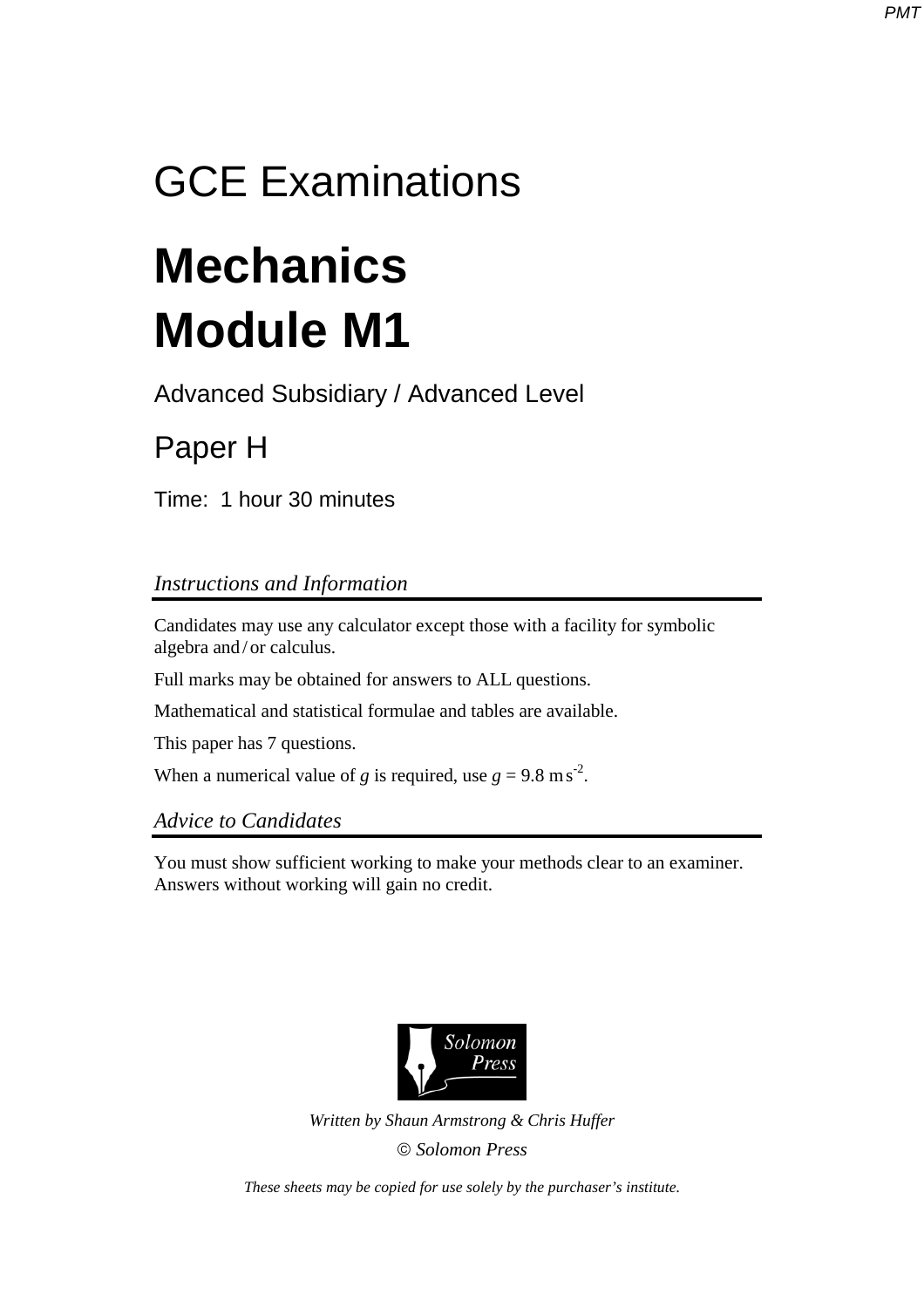*P* 30° *D → H*<br>*H* Fig. 1

 Figure 1 shows a light, inextensible string fixed at one end to a point *P*. The other end is attached to a small object of weight 10 N. The object is subjected to a horizontal force *H* so that the string makes an angle of 30° with the vertical.

- *(a)* Find the magnitude of the tension in the string. **(3 marks)**
- *(b)* Show that the ratio of the magnitude of the tension to the magnitude of *H* is 2 : 1.

 **(3 marks)** 

- **2.** A particle of mass 8 kg moves in a horizontal plane and is acted upon by three forces  $\mathbf{F}_1 = (5\mathbf{i} - 3\mathbf{j}) \text{ N}, \mathbf{F}_2 = (3\mathbf{i} + 2\mathbf{j}) \text{ N}$  and  $\mathbf{F}_3 = (4\mathbf{i} - 5\mathbf{j}) \text{ N}$ , where **i** and **j** are perpendicular horizontal unit vectors.
	- *(a)* Find the magnitude, in newtons, of the resultant force which acts on the particle, giving your answer in the form *k*√5.

**(4 marks)** 

*(b)* Calculate, giving your answer in degrees correct to 1 decimal place, the angle the acceleration of the particle makes with the vector **i** .

**(4 marks)** 

- **3.** A lorry accelerates uniformly from  $5 \text{ ms}^{-1}$  to  $20 \text{ ms}^{-1}$  in  $30 \text{ seconds}$ .
	- *(a)* Find how far it travels while accelerating. **(3 marks)**
	- *(b)* Find, in seconds correct to 2 decimal places, the length of time it takes for the lorry to cover the first half of this distance.

**(6 marks)**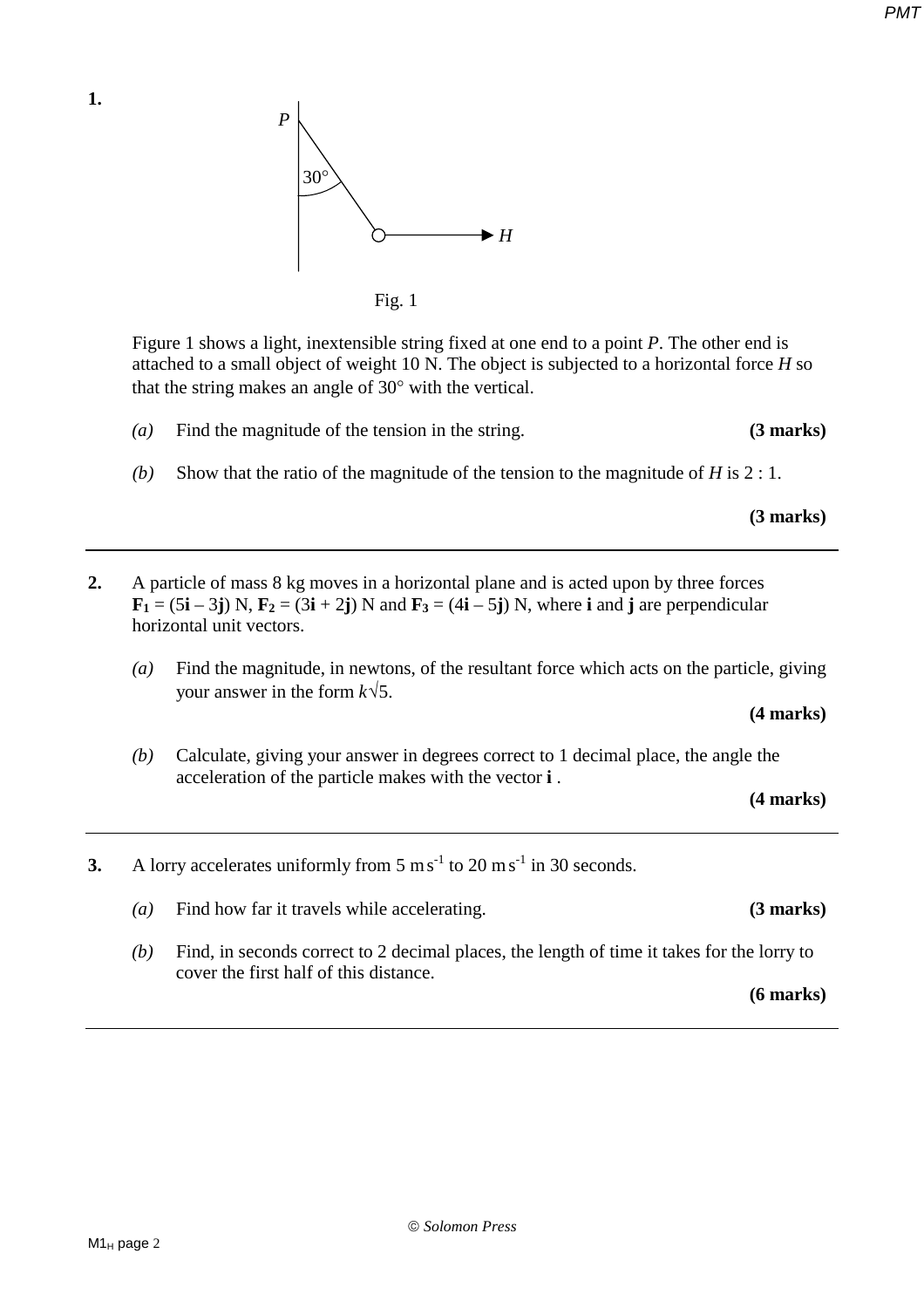**4.** In this question, **i** and **j** are perpendicular horizontal unit vectors and *O* is a fixed origin.

A pedestrian moves with constant velocity  $[(2q^2-3)i+(q+2)j]$  m s<sup>-1</sup>.

Given that the velocity of the pedestrian is parallel to the vector  $(i - j)$ ,

(*a*) Show that one possible value of *q* is  $\overline{\phantom{a}}$  1 and find the other possible value of *q*.

**(4 marks)**

Given that  $q = -1$ , and that the pedestrian started walking at the point with position vector (6**i** − **j**) m,

- *(b)* find the length of time for which the pedestrian is less than 5 m from *O*. **(6 marks)**
- **5.** A sledgehammer of mass 12 kg is being used to drive a wooden post of mass 4 kg into the ground. A labourer moves the sledgehammer from rest at a point 0.5 m vertically above the post with constant acceleration  $16 \text{ m s}^2$  directed towards the post.
	- *(a)* Find the velocity with which the sledgehammer hits the post. **(3 marks)**

When the sledgehammer hits the post, they both move together with common speed, *V*.

*(b)* Show that  $V = 3 \text{ m s}^{-1}$ .

As the sledgehammer hits the post, the labourer relaxes his grip and applies no further force. The sledgehammer and post are brought to rest by the action of a resistive force from the ground of magnitude 1500 N.

*(c)* Find, in centimetres, the total distance that the sledgehammer and the post travel together before coming to rest.

**(6 marks)**

-1. **(2 marks)** 

*Turn over*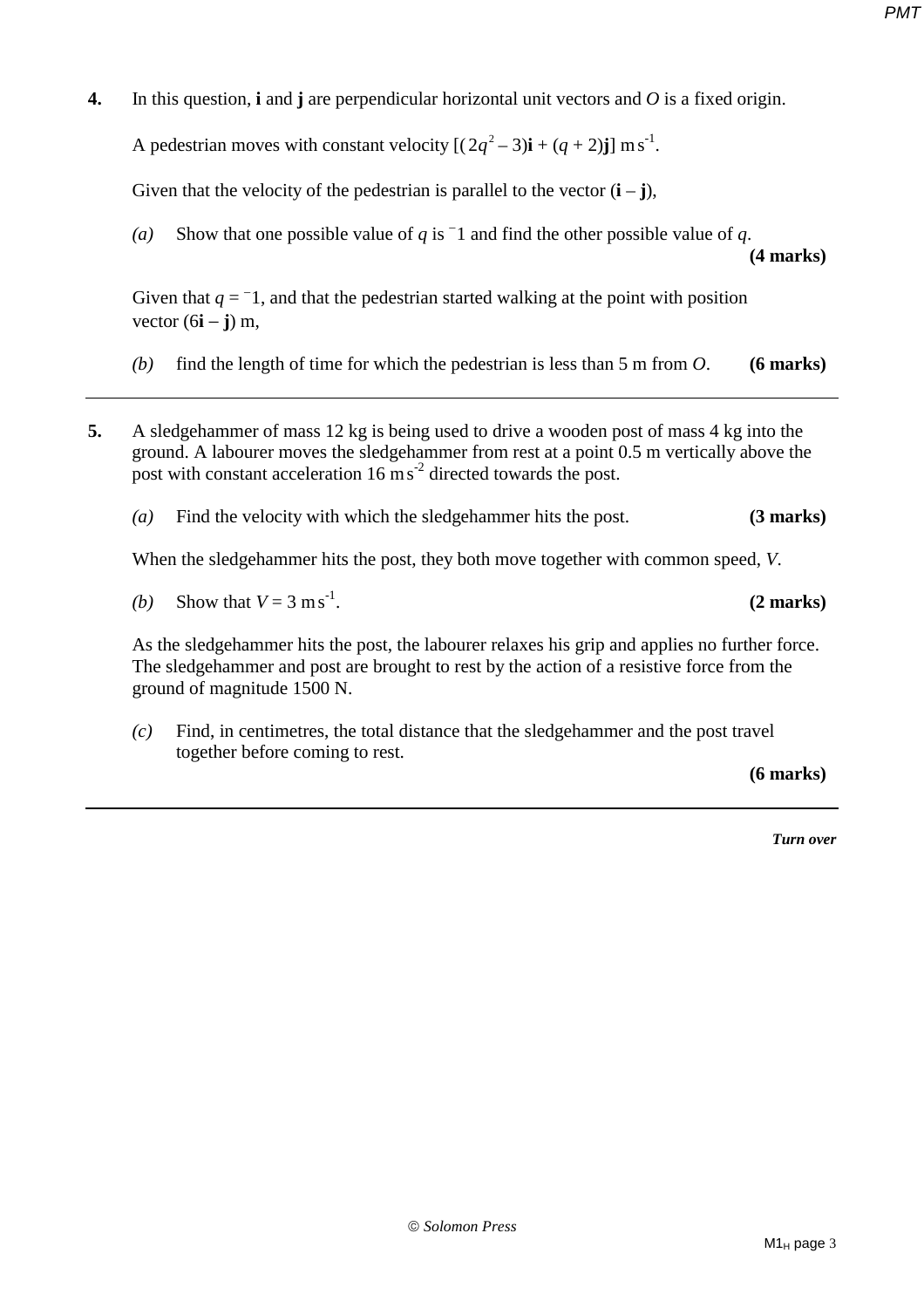

Figure 2 shows a picnic bench of mass 20 kg which consists of a horizontal plank of wood of length 2 m resting on two supports, each of which is 0.6 m from the centre of the plank.

Luigi sits on the bench at its midpoint and his mother Maria sits at one end. Their masses are 40 kg and 75 kg respectively.

By modelling the bench as a uniform rod and Luigi and Maria as particles,

*(a)* find the reaction at each of the two supports. **(6 marks)** Luigi moves to sit closer to his mother. *(b)* Find how close Luigi can get to his mother before the reaction at one of the supports becomes zero. **(5 marks)**  *(c)* Explain the significance of a zero reaction at one of the supports. **(1 marks)**